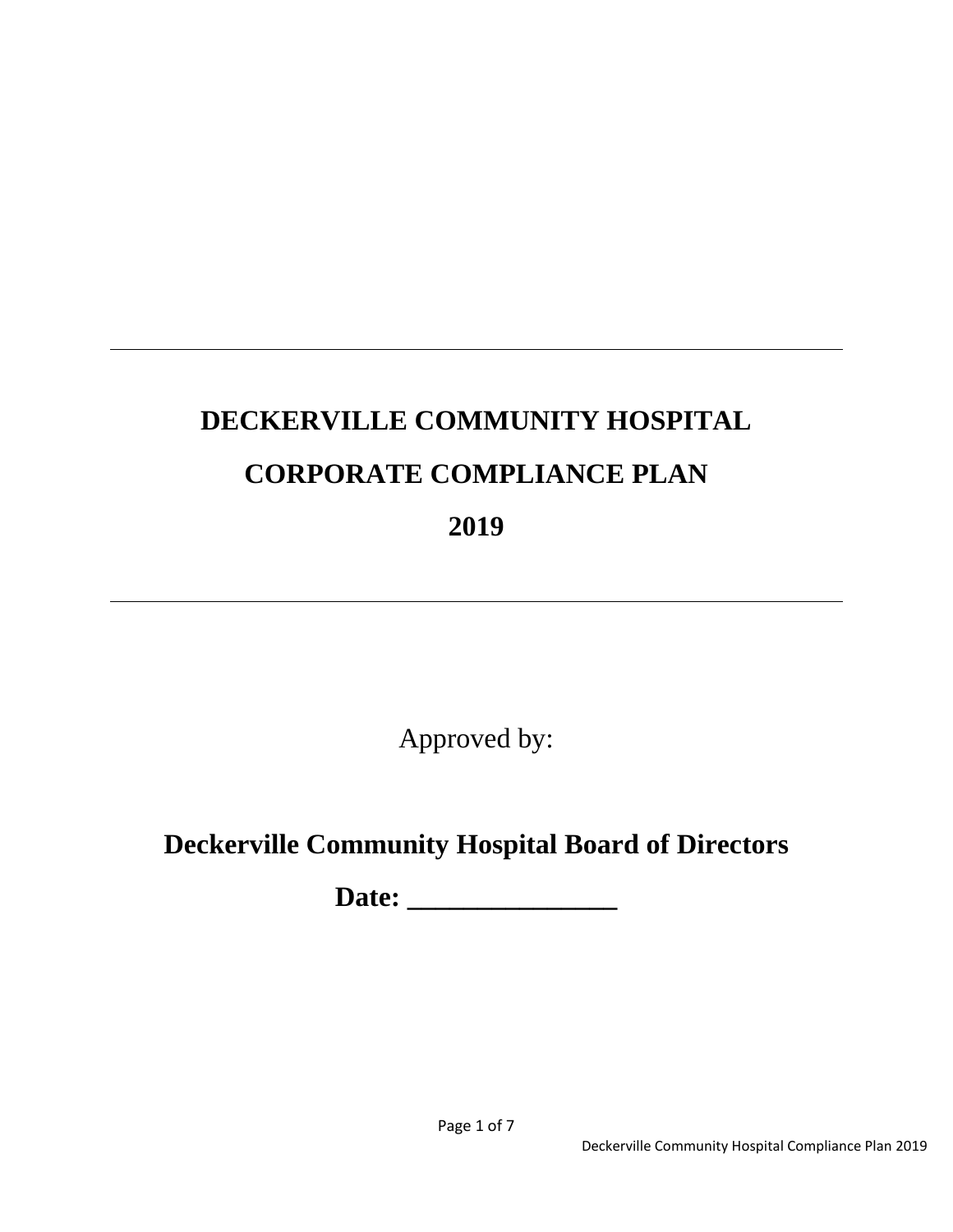# **Introduction**

Deckerville Community Hospital (DCH) and its physicians' offices are dedicated to providing each patient/resident and their family with an outstanding experience, and to ensure the highest quality healthcare for the community. DCH and its physicians' offices are committed to conducting its business activities in full compliance with all federal, state and local laws and regulations. The Corporate Compliance Program has been established to ensure that each employee has a clear understanding of higher responsibility and acts accordingly. Each employee has an obligation to know and abide by the laws, rules, regulations, policies and procedures that have specific application to their job.

Deckerville Community Hospital (DCH) has designed and implemented a comprehensive Corporate Compliance Program that establishes various compliance procedures and structures, and sets forth the standards of conduct that all DCH Personnel are expected to follow in their employment or course of dealings with DCH.

This Corporate Compliance Plan summarizes the structure, key elements, and compliance procedures of the Corporate Compliance Program.

# **Corporate Compliance Program Elements**

The following eight elements describe the scope and operation of the Hospital's Corporate Compliance Program.

# **Element 1: Written Policies and Procedures.**

- oThe Code of Conduct and this Corporate Compliance Plan. DCH's Code of Conduct and this Corporate Compliance Plan are the core of DCH's Corporate Compliance Program. They will be made accessible on the DCH's website and via the intranet. DCH Personnel may also obtain copies of these and other Corporate Compliance Program documents from the DCH Compliance Office.
- oCompliance Policies and Procedures. In addition to DCH Code of Conduct and this Corporate Compliance Plan, DCH may develop and implement formal, written Compliance Policies and Procedures to describe in more detail existing DCH compliance processes and procedures and to otherwise underscore the DCH's commitment to compliance. DCH may, from time to time, adopt and rely upon a number of Policies and Procedures of the Corporate Compliance Program of any of its participants. In additional, DCH may utilize certain compliance processes established by any of its participants, including for example, reliance on internal compliance audits conducted by a participant' compliance staff.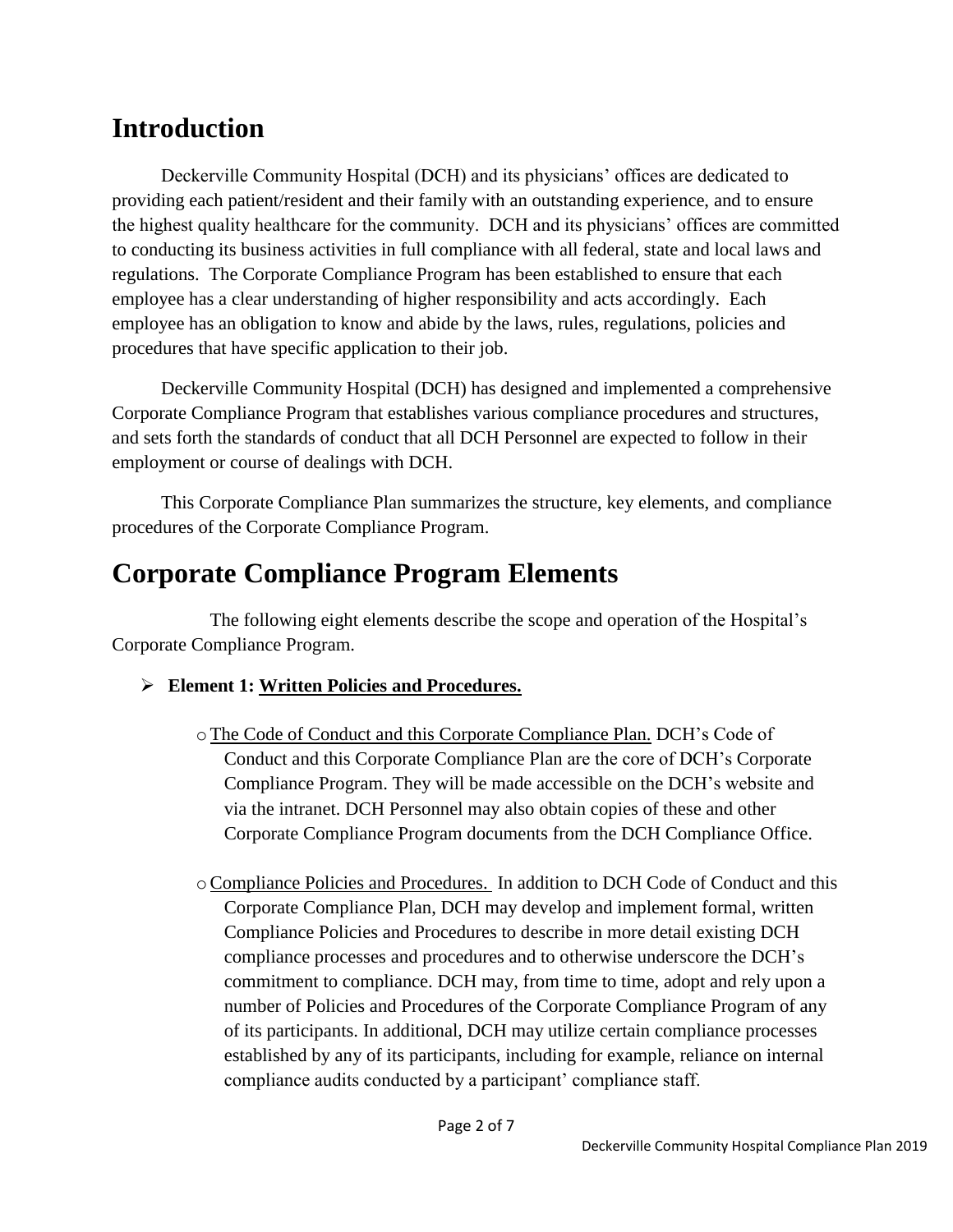oBoard of Directors Review. The Board of DCH will review at least annually the Corporate Compliance Plan, to discuss and approve any changes, if necessary, to these or any other Corporate Compliance Program documents.

#### **Element 2: Oversight of the Corporate Compliance Program.**

- oCompliance Officer. DCH has designated a Compliance Officer who oversees the operations of the Corporate Compliance Program. The DCH Compliance Officer reports directly to DCH's Board of Directors regarding compliance issues. The Compliance officer will not serve as legal counsel to DCH.
- oThe DCH Board of Directors. As the governing body of DCH, the Board of Directors has ultimate responsibility for oversight of the Corporate Compliance Program. As such, the Board will approve any substantive changes to the Code of Conduct or this Corporate Compliance Plan. In addition, it will receive periodic reports from the Compliance Officer as to the operation of the Corporate Compliance Program, as well as to the investigation and resolution of any material compliance issues that may arise.

Such reports will also include an annual presentation by the Compliance Officer of the Annual Compliance Work Plan for the upcoming year. At such annual presentations to the Board, the Compliance Officer will also report on the Corporate Compliance Program's performance during the prior year under the previous year's Annual Compliance Work Plan.

#### **Element 3: Training and Education**

- oCompliance Materials. The Compliance Officer is responsible for ensuring that the Code of Conduct and this Corporate Compliance Plan is made accessible to all DCH Personnel. All newly hired or engaged DCH Personnel must also be provided with the Code of Conduct and this Corporate Compliance Plan.
- $\circ$  Training DCH. The DCH Compliance Officer will oversee the development of a schedule of training on compliance issues for DCH staff. The training should focus on the requirements most relevant to the trainee's particular job with DCH. The Compliance Officer will maintain a record of all personnel who have attended such training.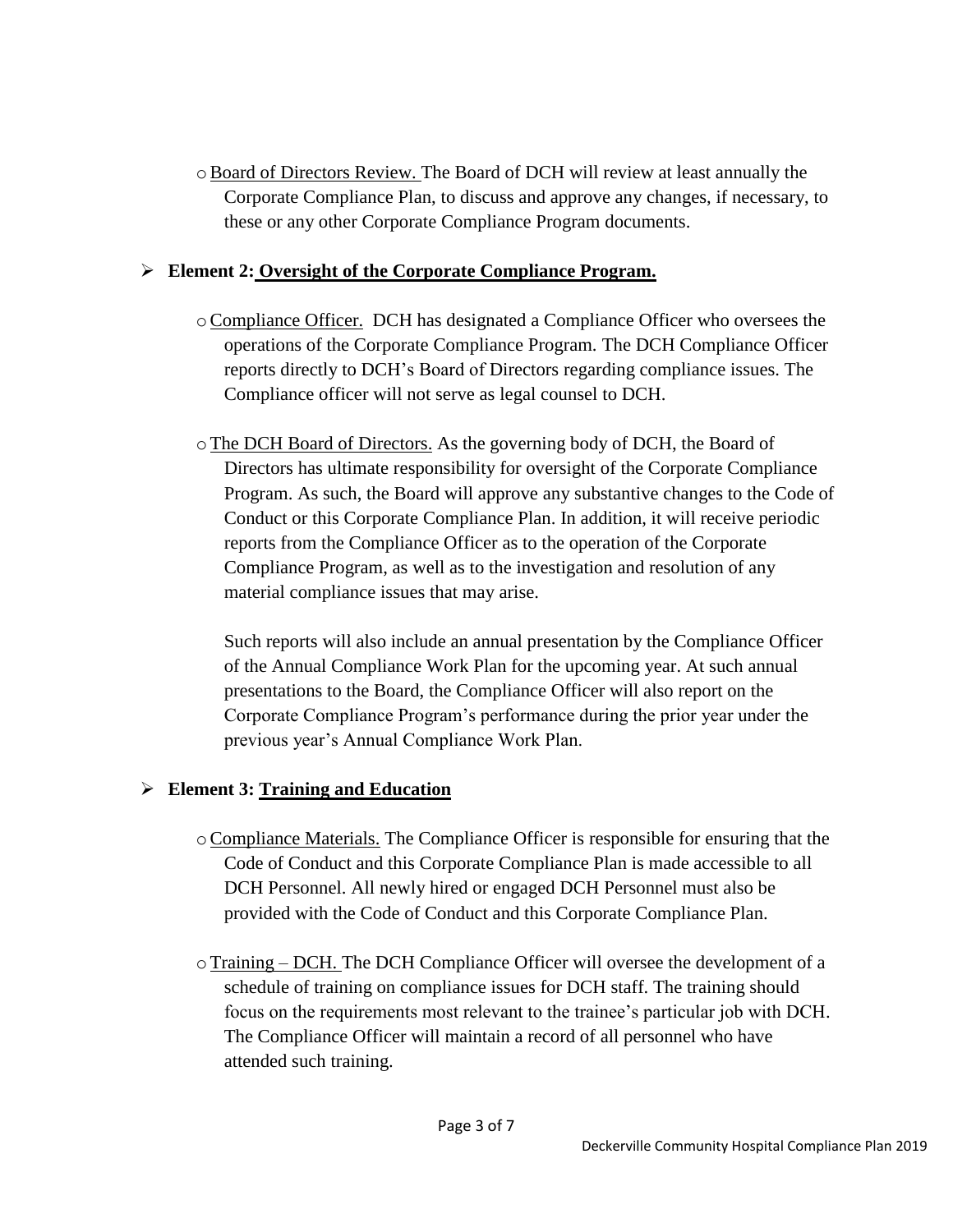$\circ$  Follow-Up Training. The Compliance Officer will also ensure that any follow-up or remedial training that is required as part of the Corporate Compliance Program takes place.

### **Element 4: Communication Lines**

- o Open Communication. Open Communication between DCH Personnel and the Compliance Officer, as well as between the Compliance Office and senior management and the Board of Directors, is important to the success of this Corporate Compliance Program and to the reduction of any potential for fraud, abuse, and waste. Without help from DCH Personnel, it may be difficult to learn of possible compliance issues and make necessary corrections.
- o Questions. Any DCH Personnel may at any time seek clarification or advice from the Compliance Office with regard to the Corporate Compliance Program or any compliance questions or issues. Questions and responses will be documented by the Compliance Officer.
- oReporting. All DCH Personnel who are aware of or suspect acts of fraud, abuse, or waste or violations of DCH Compliance Code of Conduct are required to report such acts or violations. Several independent reporting paths are available:
	- 1) To Supervisors. DCH Personnel may but are not required to report to their supervisor or department director or manager. Supervisors and managers will refer the report to the DCH Compliance Officer as soon as the report is made.
	- 2) To the Compliance Officer. DCH Personnel may at any time report directly to the DCH Compliance Officer.
	- 3) To the DCH Compliance Hotline. All DCH Personnel can report any compliance concerns, issues or potential violations of ACO Corporate Compliance Program requirements to a 24-hour, 365-day hotline, known as the "Fraud Hotline" (1-855-FRAUD-HL or 1-855-372-8345). All such reports will be handled pursuant to established protocols, and the DCH Compliance Officer will be informed of any relevant reported matters.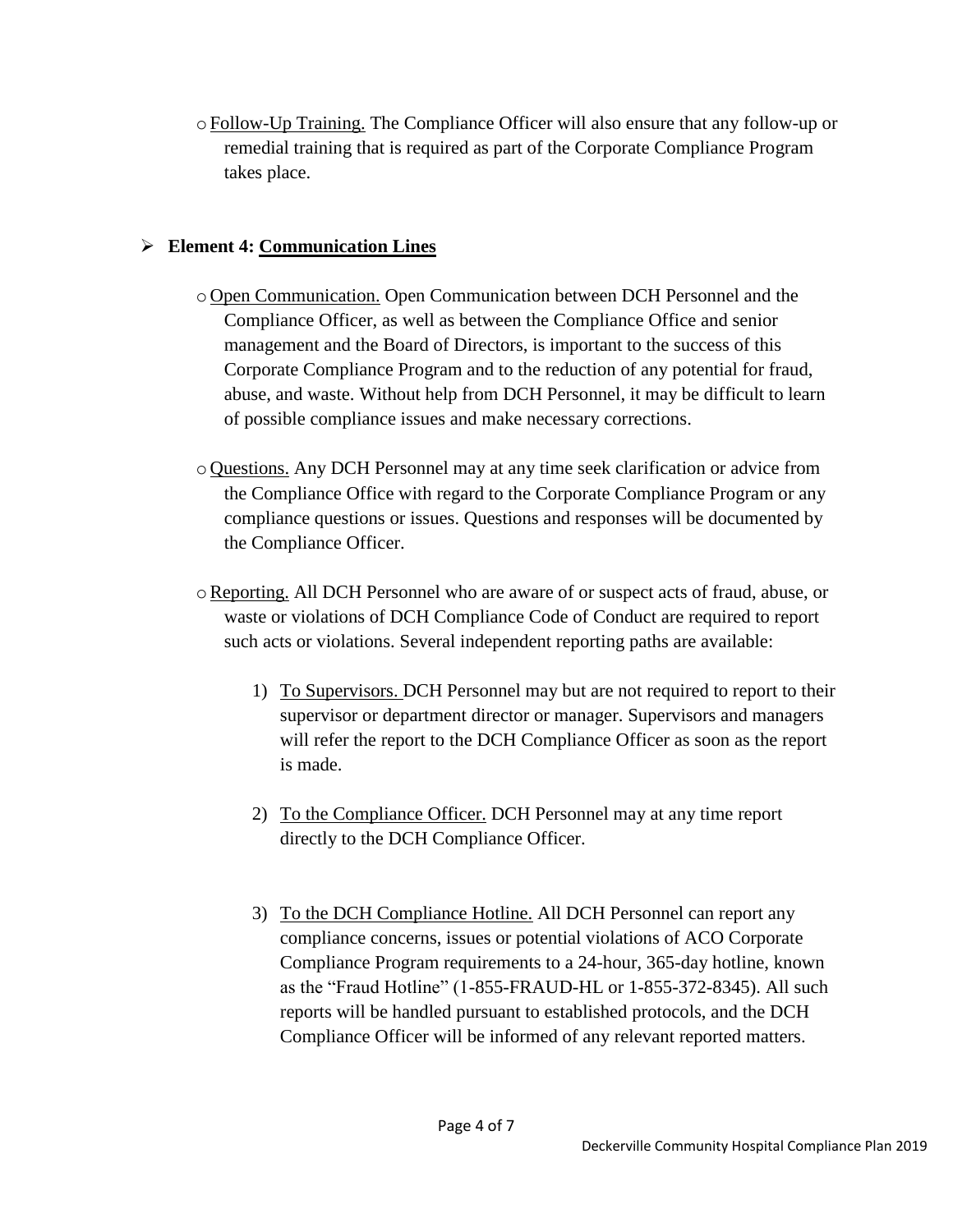- oConfidentiality. Reports received will be treated confidentially to the extent possible under applicable law. There may be a time, however, when an individual's identity may become known or have to be revealed (e.g. if governmental authorities become involved, in response to subpoena or other legal proceeding, or if in the process of the investigation the identity of the reporter cannot be kept anonymous).
- o Documentation. The Compliance Officer will maintain a record of reports of violations of the Corporate Compliance Program and its Code of Conduct or of relevant law or regulations received by the Compliance Officer, who will periodically furnish a summary of such report of the DCH Board of Managers.

#### **Element 5: Remedial or Disciplinary Action**

- o Discipline of Employees. All DCH Personnel are subject to possible disciplinary action. Any such discipline will be applied in a uniform and consistent manner, equally to all employees within DCH, and may include discipline for:
	- 1) Failure to perform any obligation or duty required of employees relating to compliance with the DCH's Corporate Compliance Program or applicable laws or regulations.
	- 2) Failure of supervisory or management personnel to detect non-compliance with applicable policies and legal requirements and DCH's Corporate Compliance Program where diligence on the part of the manager or supervisor would have let to the discovery of any violations or problems.
- o Procedure. Possible disciplinary action will follow the applicable DCH participant entity's existing disciplinary policies and procedures, including those found in the Medical Staff Rules and Regulations.
- o Disclaimer. Nothing in the DCH Corporate Compliance Program shall (i) constitute a contact of or agreement for employment; or (ii) modify or alter in any manner any employee's at-will employment status. Any part of the Corporate Compliance Program may be changed or amended at any time without notice to any employee or DCH Personnel.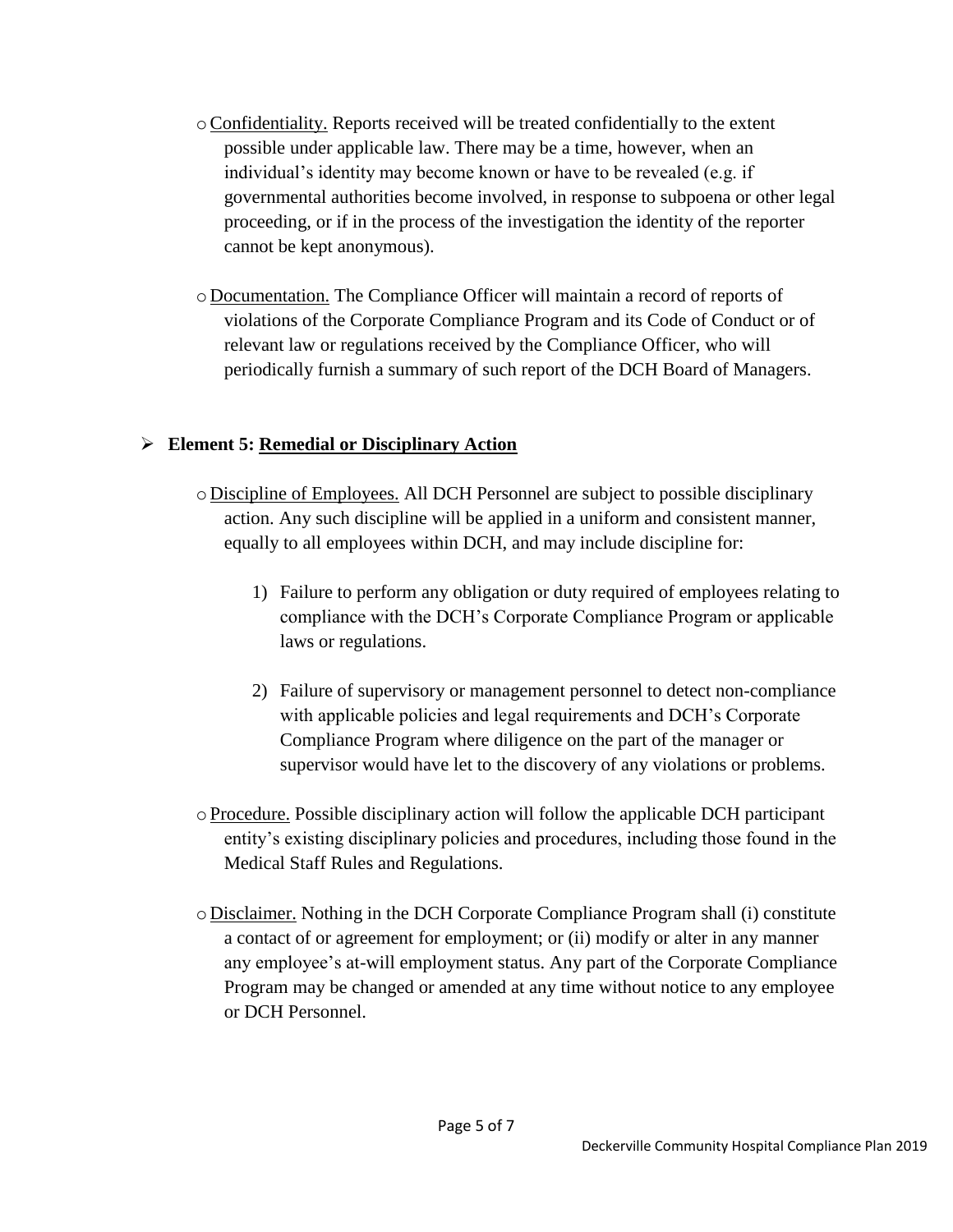### **Element 6: Identification of Compliance Risk Areas and Non-Compliance**

- oTracking New Developments. The Compliance Office will ensure that all relevant publications issued by government or third-party payers regarding compliance rules and protocols are reviewed and appropriately implemented, focusing in particular on rules, regulations, and the operation of DCH.
- oCompliance Review. The DCH Compliance Office will also ensure that compliance reviews are periodically conducted of DCH operations to ensure continued compliance with regulatory requirements. By way of example, such reviews may include:
	- 1) Reviews of the processes for submitting required certifications to Medicare to ensure that such certifications will be accurate and complete;
	- 2) Reviews of the integrity of the Revenue Cycle to ensure claims submitted are appropriate and complete;
	- 3) Reviews of newly developed policies to ensure compliance that procedures are being appropriately followed;
	- 4) Reviews to ensure that DCH Personnel have been appropriately checked against government exclusion lists or are otherwise appropriate licensed and credentialed.
- o Annual Compliance Work Plan and Risk Assessment. On an annual basis, the DCH Compliance Officer will review regulatory requirement, governmental guidance or pronouncements, hotline calls, issues raised by DCH Personnel, and DCH operations to identify compliance risks or areas of compliance focus for the upcoming year.

# **Element 7: Responding to Compliance Issues**

o Investigation, Corrective Action and Responses to Suspected Violations. Whenever a compliance problem is uncovered, regardless of the source, Compliance Officer will first conduct a thorough investigation. Based on the results of the investigation, the Compliance Officer will ensure that appropriate and effective corrective action is implemented, as appropriate.

Any corrective action and response implemented must be designed to ensure that the violation or problem does not reoccur (or reduce the likelihood that it will reoccur) and be based on an analysis of the root cause of the problem. If it appears that a larger, systemic problem may exist, then possible medication or improvement DCH's compliance or business practices will be considered.